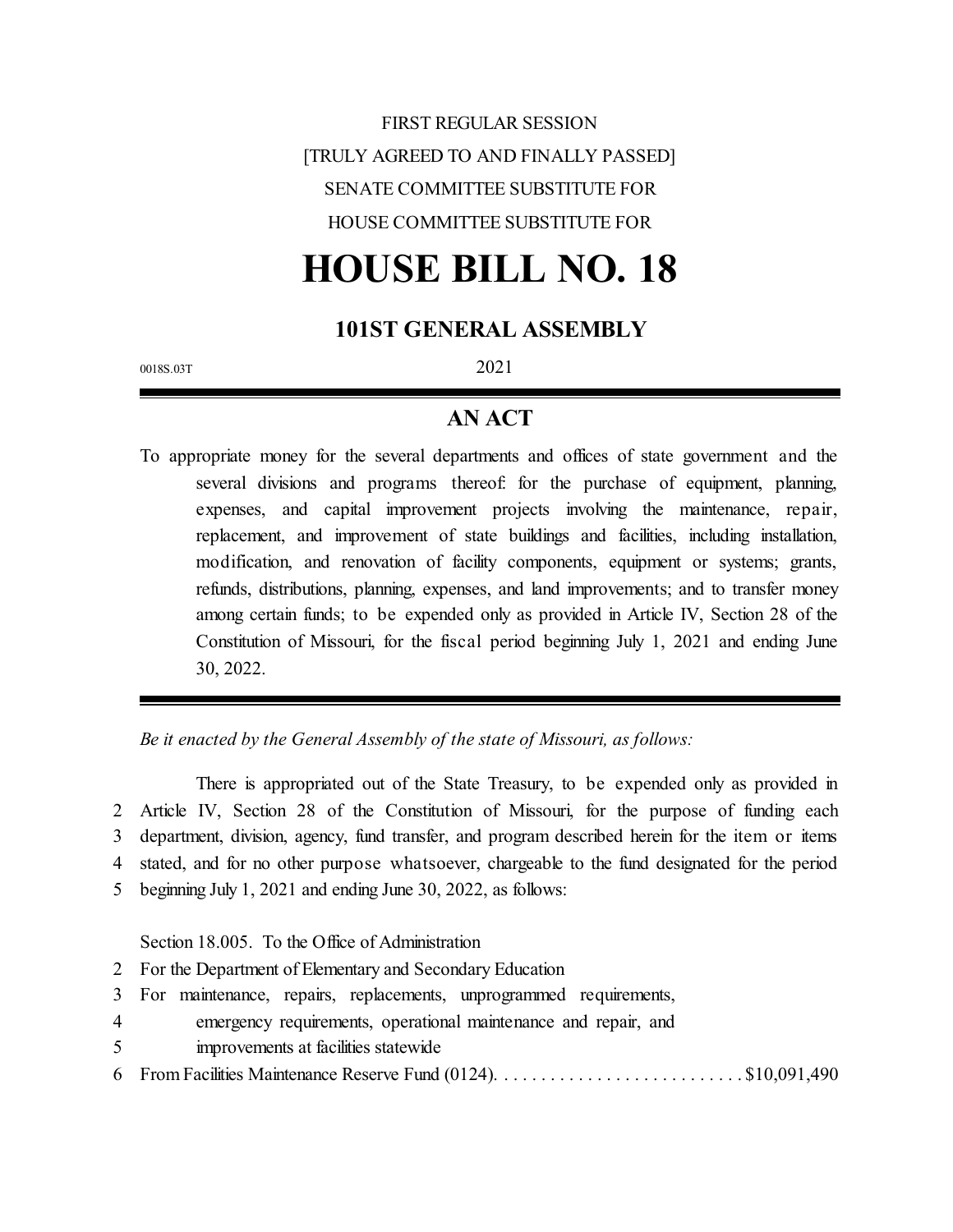# SCS HCS HB 18 2

|                | Section 18.010. To the Office of Administration                                                                                |
|----------------|--------------------------------------------------------------------------------------------------------------------------------|
| $\overline{2}$ | For the State Lottery Commission                                                                                               |
| 3              | For repairs, replacements, and improvements at the Missouri Lottery                                                            |
| 4              | <b>Commission Headquarters</b>                                                                                                 |
| 5              |                                                                                                                                |
|                |                                                                                                                                |
|                | Section 18.015. Funds are to be transferred out of the State Treasury to                                                       |
| $\overline{2}$ | the Facilities Maintenance Reserve Fund                                                                                        |
| 3              | From General Revenue Fund (0101). $\ldots \ldots \ldots \ldots \ldots \ldots \ldots \ldots \ldots \ldots \ldots$ \$100,000,000 |
|                | Section 18.020. To the Office of Administration                                                                                |
| $\overline{2}$ | Funds are to be transferred out of the State Treasury to the                                                                   |
| 3              | Veterans Commission Capital Improvement Trust Fund                                                                             |
| 4              |                                                                                                                                |
|                |                                                                                                                                |
|                | Section 18.025. To the Office of Administration                                                                                |
| $\overline{2}$ | For the Division of Facilities Management, Design and Construction                                                             |
| 3              | For emergency requirements, unprogrammed requirements, appraisals and                                                          |
| $\overline{4}$ | surveys, assessment, abatement, removal remediation,<br>and                                                                    |
| 5              | management of hazardous materials and pollutants, energy                                                                       |
| 6              | conservation, building utilization, and project administration                                                                 |
| 7              | requirements for facilities statewide                                                                                          |
| 8              |                                                                                                                                |
|                |                                                                                                                                |
|                | Section 18.030. To the Office of Administration                                                                                |
| 2              | For the Division of Facilities Management, Design and Construction                                                             |
| 3              | For maintenance, repairs, replacements, unprogrammed requirements,                                                             |
| $\overline{4}$ | emergency requirements, operational maintenance and repair, and                                                                |
| 5              | improvements at facilities statewide                                                                                           |
| 6              |                                                                                                                                |
|                | Section 18.035. To the Office of Administration                                                                                |
| 2              | For the Division of Facilities Management, Design and Construction                                                             |
| 3              | For receipt and expenditure of insurance or other reimbursements for                                                           |
| 4              | damage from natural or man-made events                                                                                         |
| 5              |                                                                                                                                |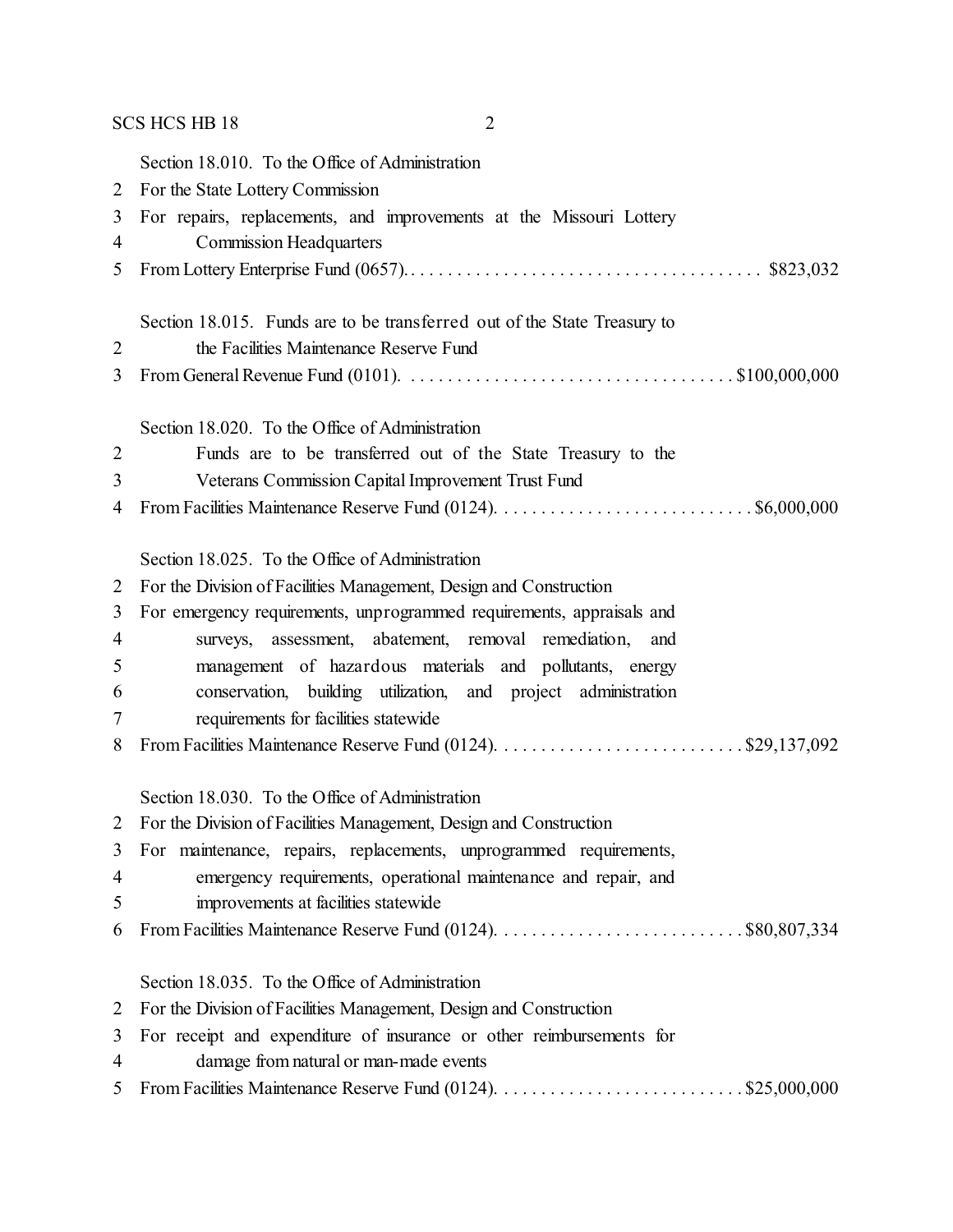#### $SCS HCS HB 18$  3

Section 18.040. To the Office of Administration

- For the Department of Agriculture
- For maintenance, repairs, replacements, unprogrammed requirements,
- emergency requirements, operational maintenance and repair, and
- improvements at facilities statewide
- From Facilities Maintenance Reserve Fund (0124). . . . . . . . . . . . . . . . . . . . . . . . . . . . \$6,094,335

#### Section 18.045. To the Office of Administration

- For the Department of Natural Resources
- For maintenance, repairs, replacements, unprogrammed requirements,
- emergency requirements, operational maintenance and repair, and
- improvements at facilities statewide
- From Facilities Maintenance Reserve Fund (0124). . . . . . . . . . . . . . . . . . . . . . . . . . . . \$1,862,290

#### Section 18.050. To the Department of Natural Resources

For the Division of State Parks

| 3              | For state park and historic site capital improvement expenditures, |
|----------------|--------------------------------------------------------------------|
| $\overline{4}$ | including design, construction, renovation, maintenance, repairs,  |
| 5              | replacements, improvements, installation and replacement of        |
| 6              | interpretive exhibits, water and wastewater improvements,          |
| 7              | maintenance and repair to existing roadways, parking areas, and    |
| 8              | trails, acquisition, restoration, and marketing of endangered      |
| 9              | historic properties, and expenditure of recoupments, donations,    |
| 10             | and grants                                                         |
| 11             |                                                                    |
|                |                                                                    |
|                |                                                                    |
|                |                                                                    |
|                |                                                                    |

#### Section 18.055. To the Department of Conservation

|                | 2 For stream access development; lake site development; financial    |  |
|----------------|----------------------------------------------------------------------|--|
| 3              | assistance to other public agencies or in partnership with other     |  |
| $\overline{4}$ | public agencies; major improvements and repairs (including           |  |
| 5 <sup>5</sup> | materials, supplies, and labor) to buildings, roads, hatcheries, and |  |
| 6              | other departmental structures; and for soil conservation activities, |  |
| $\tau$         | erosion control, and land improvement on department land             |  |
|                |                                                                      |  |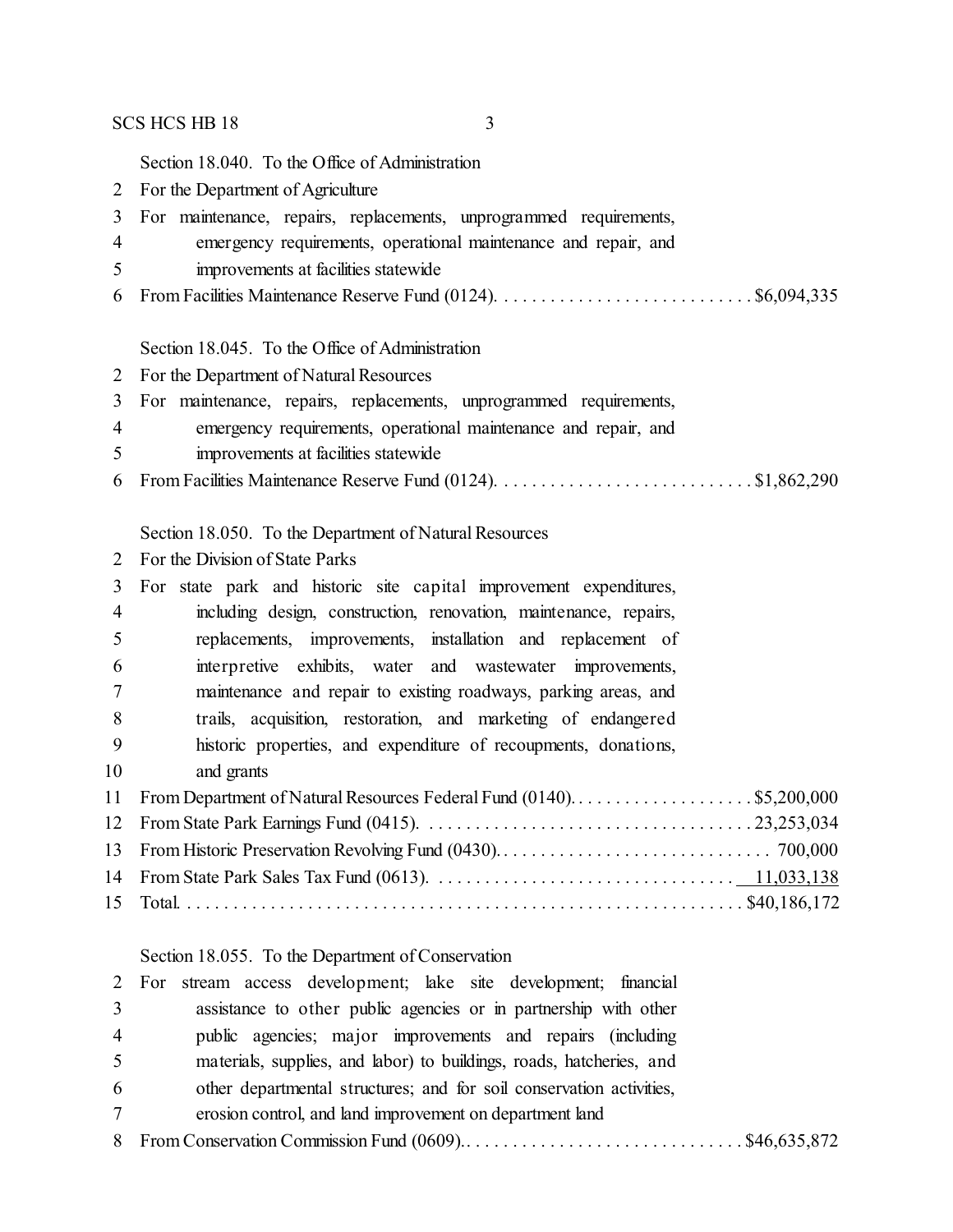| 2      | Section 18.060. To the Office of Administration<br>For the Department of Labor and Industrial Relations                       |
|--------|-------------------------------------------------------------------------------------------------------------------------------|
| 3      | For repairs, replacements, and improvements at facilities statewide                                                           |
| 4      |                                                                                                                               |
| 5      |                                                                                                                               |
| 6      |                                                                                                                               |
|        | Section 18.065. To the Office of Administration                                                                               |
| 2      | For the Department of Public Safety                                                                                           |
| 3<br>4 | For repairs, replacements, and improvements at Missouri State Highway<br>Patrol facilities statewide                          |
| 5      | From State Highways and Transportation Department Fund (0644). \$21,098,896                                                   |
|        | Section 18.070. To the Office of Administration                                                                               |
| 2      | For the Department of Public Safety                                                                                           |
| 3      | For repairs, replacements, and improvements at state veterans' homes                                                          |
| 4      | From Veterans' Commission Capital Improvement Trust Fund (0304). \$56,166,589                                                 |
|        | Section 18.075. To the Office of Administration                                                                               |
| 2      | For the Adjutant General - Missouri National Guard                                                                            |
| 3      | For maintenance and repair at National Guard facilities statewide                                                             |
| 4      |                                                                                                                               |
| 5      | From Adjutant General Federal Fund (0190). $\ldots \ldots \ldots \ldots \ldots \ldots \ldots \ldots \ldots \ldots 50,781,266$ |
| 6      |                                                                                                                               |
|        | Section 18.080. To the Office of Administration                                                                               |
| 2      | For the Department of Corrections                                                                                             |
| 3      | For maintenance, repairs, replacements, unprogrammed requirements,                                                            |
| 4      | emergency requirements, operational maintenance and repair, and                                                               |
| 5      | improvements at facilities statewide                                                                                          |
| 6      |                                                                                                                               |
|        | Section 18.085. To the Department of Corrections                                                                              |
| 2      | For maintenance, repairs, replacements, unprogrammed requirements,                                                            |
| 3      | emergency requirements, operational maintenance and repair, and                                                               |

- improvements at facilities statewide
- From Facilities Maintenance Reserve Fund (0124). . . . . . . . . . . . . . . . . . . . . . . . . . . . \$5,079,153